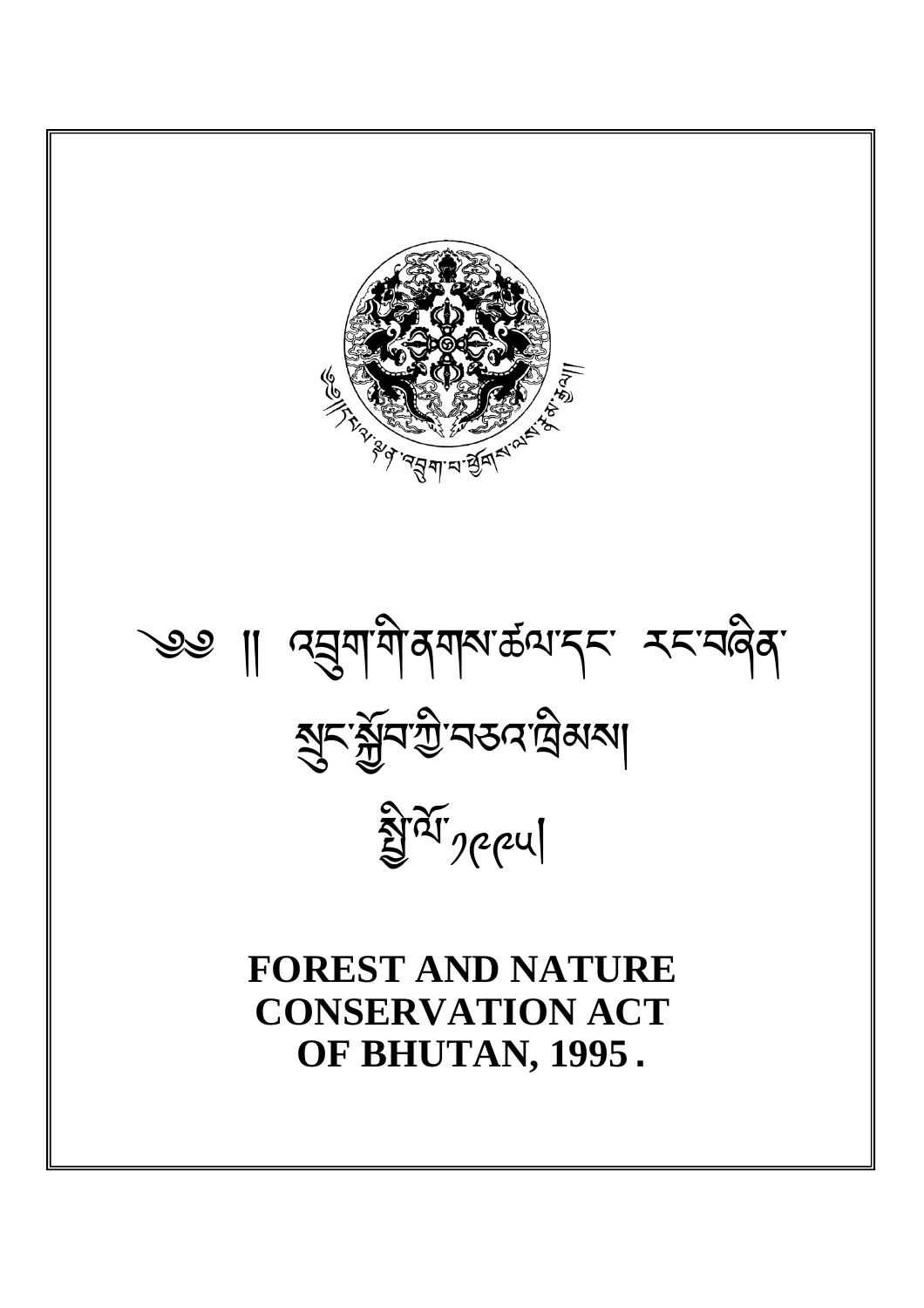# **TABLE OF CONTENTS**

## CHAPTER PARTICULARS PAGE NO

| Preliminary                             |
|-----------------------------------------|
| <b>Forest Management</b>                |
| <b>Government Reserved Forest</b>       |
| Social Forestry & Community Forestry    |
| Transport & Trade of Forest Produce     |
| <b>Protected Areas</b>                  |
| Conservation of Wild Life               |
| Soil & Water Conservation Matters       |
| <b>Enforcement &amp; Penalties</b>      |
| List of Totally Protected Wild Life     |
| <b>List of Totally Protected Plants</b> |
|                                         |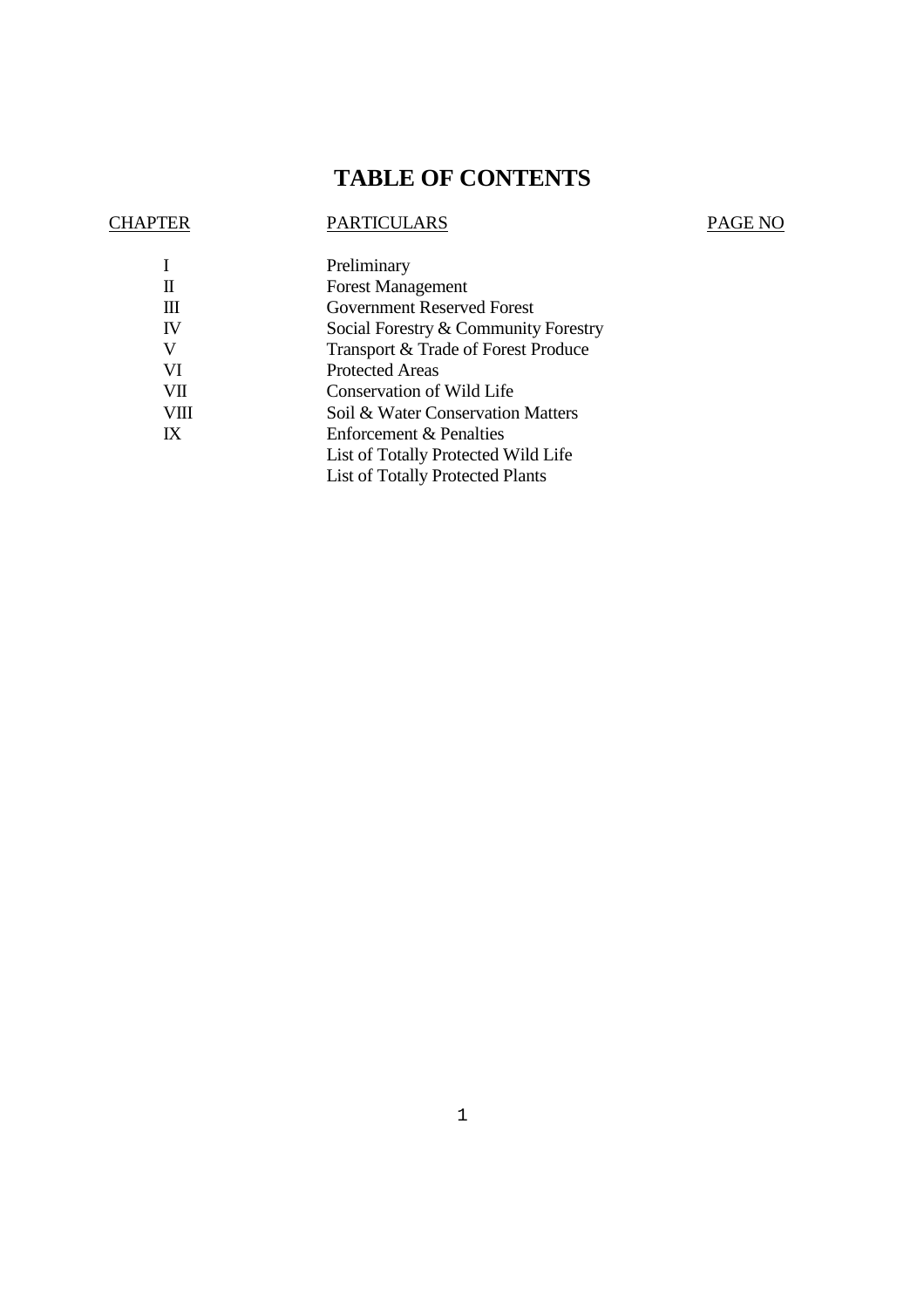## **FOREST AND NATURE CONSERVATION ACT OF BHUTAN, 1995**

An Act to provide for the protection and sustainable use of forests, wildlife and related natural resources of Bhutan for the benefit of present and future generations.

## **CHAPTER 1**

## **PRELIMINARY**

- 1. This Act shall be called the Forest and Nature Conservation Act of Bhutan, 1995. This Act repeals and replaces the Bhutan Forest Act of 1969. Any rules issued under that Act shall continue to be valid to the extent that they are not inconsistent with this Act or until they are superseded by rules under this Act. The provision, **OM AA HUM**, of the Thrimzhung Chhenpo shall apply in respect of any changes which may be made to the provisions of this Act.
- 2. This Act shall extend to the whole of the Kingdom of Bhutan and shall come into force from 1st of September, 1995.
- 3. Definitions

In this Act, and in all rules made hereunder:

- **a. "Civil Official"** means Thrimpon, Dungthrim, Ramjam, Dzongdag, Dungpa or any person specially empowered by the Royal Government of Bhutan to try forest offences under this Act.
- **b.** "Community Forestry" means any area of Government Reserved Forest designated for management by a local community in accordance with the Rules issued under this Act.
- **c. "Critical Watershed"** means any area critical for protecting the supply of water for drinking, irrigation, flood control, hydroelectric projects or related purposes, which has been declared to be a "Critical Watershed" by the Royal Government.
- **d. "Department"** means the Department of Forestry or any other department of the Royal Government that may in the future take over its responsibilities.
- **e.** "Forest" means any land and water body, whether or not under vegetative cover, in which no person has acquired a permanent and transferable right of use and occupancy, whether such land is located inside or outside the forest boundary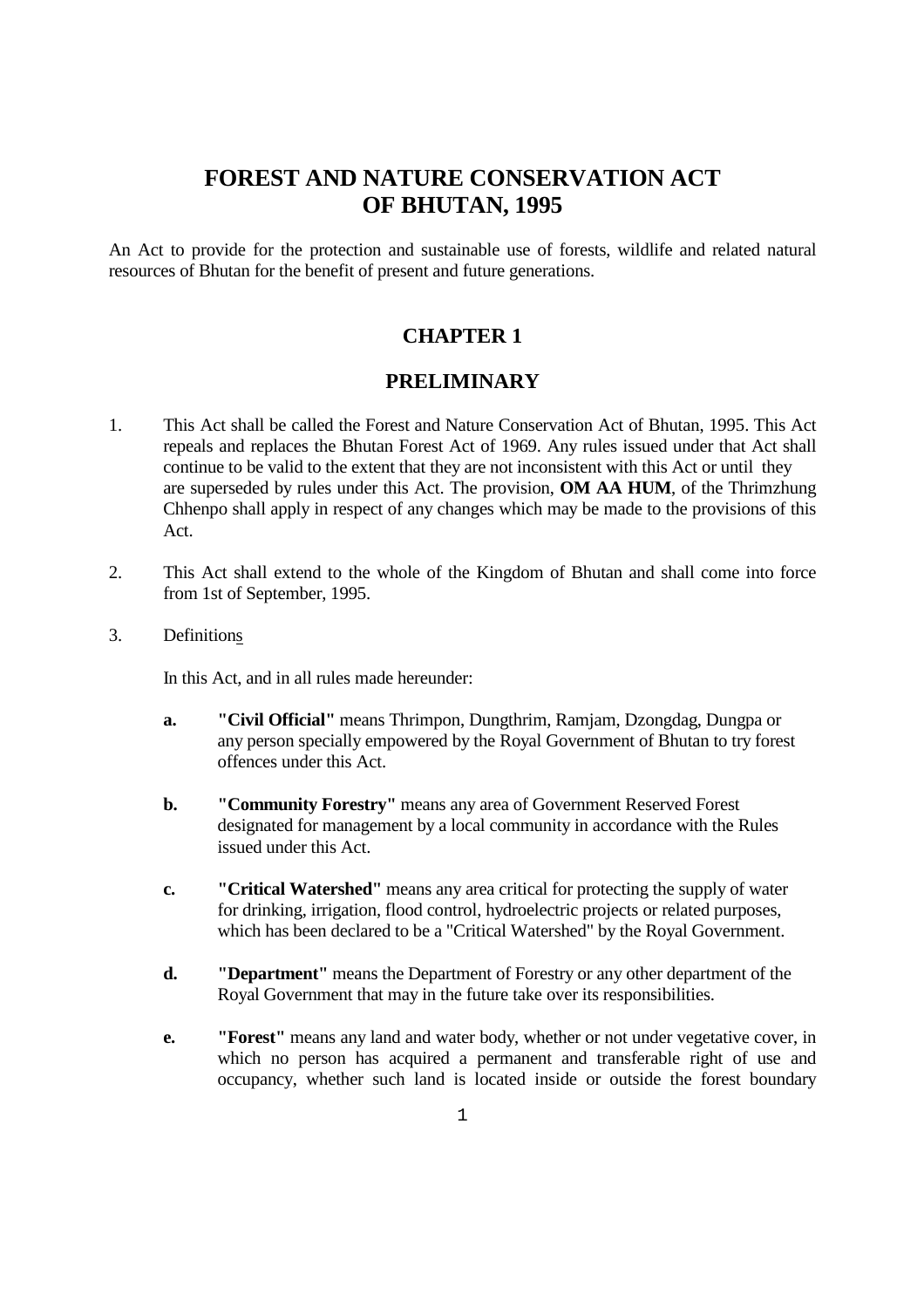pillars, and includes land registered in a person's name as Tsamdrog (grazing land) or Sokshing (woodlot for collection of leaf litter).

- **f. "Forest Officer"** means any person appointed by the Royal Government to carry out any of the provisions of this Act.
- **g. "Forest Produce"** includes the following, whether or not found in the Forests:
	- (i) trees and parts or product of trees including timber, firewood, charcoal, bark, wood-oil, resin, latex or natural varnish, katha/kutch, etc;
	- (ii) wild plants and parts or products of wild plants including flowers, seeds, bulbs,roots, fruits, leaves, grasses, creepers, reeds, orchids, bamboo, cane, fungi, moss, medicinal plants, herbs, leaf mould, or other vegetative growth, whether alive or dead;
	- (iii) wild animals, including fish, and parts or products of wild animals including skin, hides, feathers, fur, horn/antlers, tusks, bones, bile, musk, honey, wax, lac; and
	- (iv) boulders, stone, sand, gravel, rocks, peat, surface soil.
- **h. "Government Reserved Forest"** means Government Reserved Forest in accordance with Sections 8 and 9.
- **i.** "Head of the Department" means the head of the Forest Department appointed by the Government.
- **j. "Livestock"** means any domestic or domesticated animals and birds.
- **k. "Management Plan"** means a plan prepared in accordance with Section 5 and Section 21.
- **1.** "Ministry" means the Ministry of Agriculture or any other Ministry that may become responsible for forestry.
- **m.** "Person" means any individual, corporation, civil or religious association, monastery, agency or department of the Royal Government, or any other entity recognized under law.
- **n. "Protected Area"** means a national park, conservation area, wildlife sanctuary, wildlife reserve, nature reserve, strict nature reserve, research forest, critical watershed or other area declared as a Protected Area under Section 21.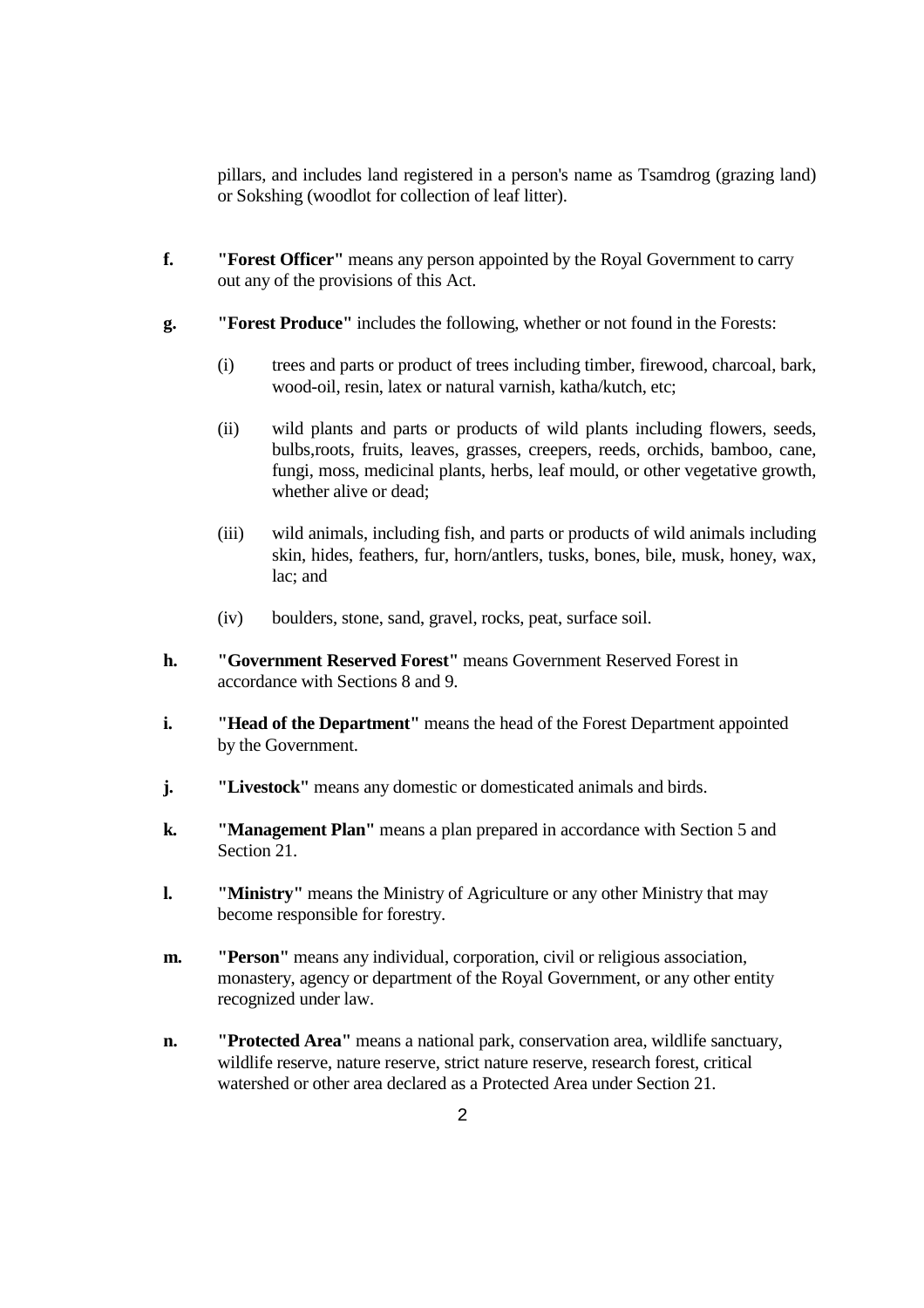- **o. "Rules"** includes rules, regulations, orders, notifications, Government circulars.
- **p. "Shifting Cultivation"** means tseree and pangzhing.
- **q. "Social Forestry"** means planting of trees and/or other forest crops on private registered lands, within the 25 acre land ceiling, such as kamzhing, tseree and pangzhing lands and registered under the social forestry rules.
- **r.** "Taking" includes collecting, felling, hunting, shooting, fishing, killing, capturing, trapping or otherwise taking possession.
- **s. "Timber"** means trees, whether standing or fallen, whether converted or not, and includes logs, branches, stumps, roots, firewood, lops and tops.
- **t.** "Wild Animals " means all mammals, avians, reptiles, amphibians, fishes and invertebrates.

All words referring to the masculine gender (such as "he" or "his") shall be deemed to also refer to the feminine gender; and all words referring to the singular shall be deemed to also refer to the plural.

## **CHAPTER II**

## **FOREST MANAGEMENT**

### **4. Management of Forest and Regulation of Forest Produce**

 The Department is given responsibility for sustainably managing Government Reserved Forests, and for regulating the production, protection, transport and trade of timber, other forest produce and wildlife, whether or not located in Government Reserved Forest, and as provided by rules for community or private forests or where responsibility for regulating a particular type of minor forest produce has been given to another agency or department of the Royal Government.

### **5. Management Plans**

 (a) The head of the Department shall prepare plans for the management of the forests, wildlife and related natural resources of Bhutan. In the case of areas under private or community management, plans as required by rules under this Act shall be prepared by the person or entity responsible for management. All such management plans shall be issued subject to the approval of the Head of the Ministry.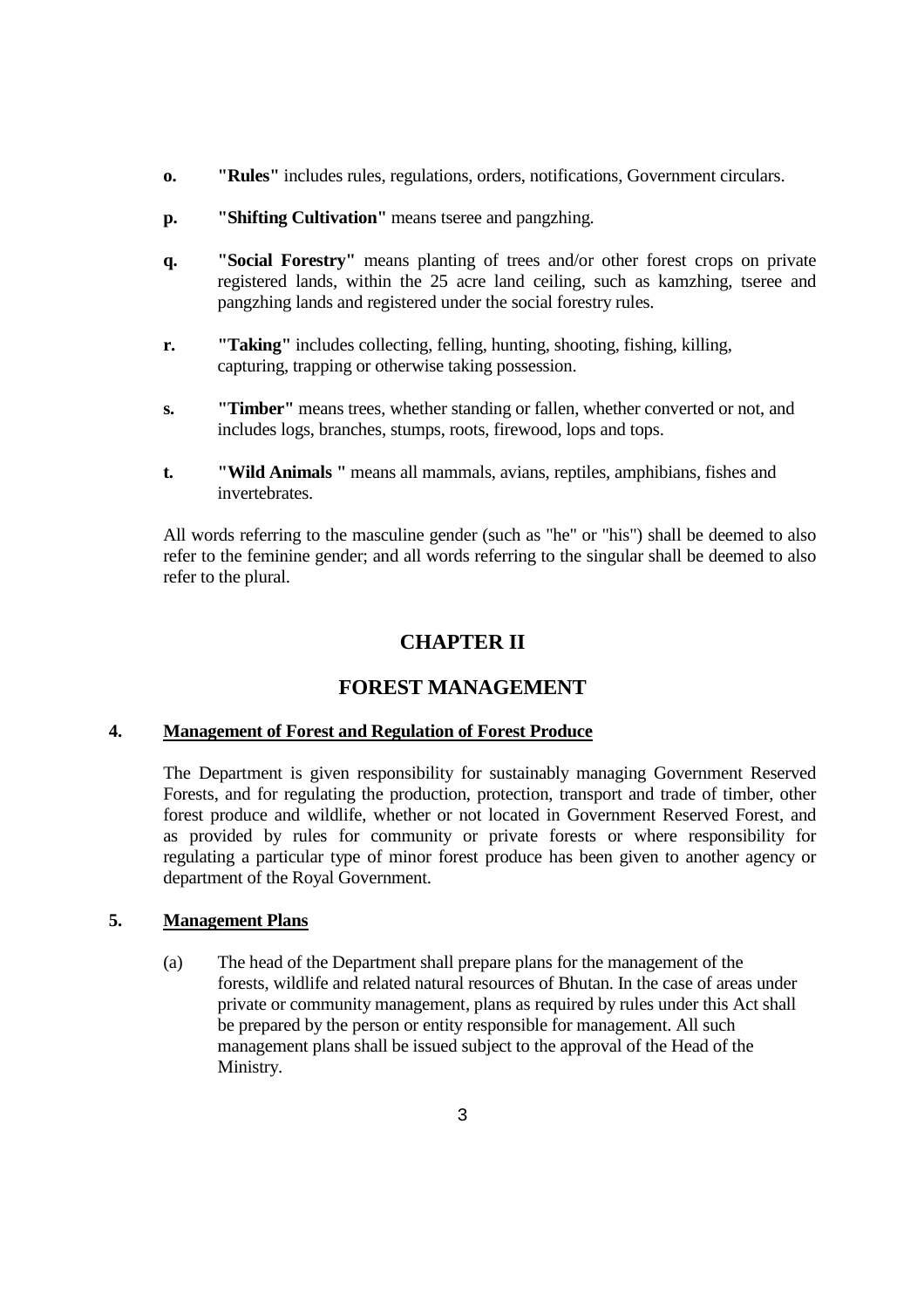(b) Each management plan shall describe the area and its resources, their uses and their role in the biological diversity of Bhutan; state the management regime required for the protection and sustainable utilization of the resources, including logging and reforestation requirements and designation of protected areas; and assess the environmental and socio-economic impact of the proposed management regime.

### **6. Permits under this Act**

- (a) No permit or licence shall be issued under this Act except in accordance with the applicable management plan.
- (b) No permit shall be issued under section 13, unless there is in effect a management plan for the area from which timber is to be taken;
- (c) Any permit or licence required under this Act shall be in writing, and may be issued by the head of the Department or his authorised representatives, except as provided by rules for community forests or where another agency or department of the Royal Government has been authorised by law to issue a specific licence or permit.
- (d) A fee may be charged for issuance of any permit or licence under this Act.
- (e) Any permit or licence required under this Act shall specify the location, nature and extent of the activity authorised, the period of time during which the permit or license is valid, and any conditions, including conditions required by the applicable management plan, that must be complied with.

#### **7. Licensing of Processing Plants**

 No primary processing plant for forest produce may be licensed under any Act or other authority unless the head of the Department is satisfied that there is an adequate and sustainable supply of forest produce in accordance with applicable management plans.

## **CHAPTER III**

## **GOVERNMENT RESERVED FORESTS**

#### **8. Government Reserved Forests**

- (a) All Forests are declared to be Government Reserved Forests.
- (b) A community forest established under Section 17 shall cease to be Government Reserved Forest, but if it shall cease to be a community forest, it shall automatically revert as Government Reserved Forest.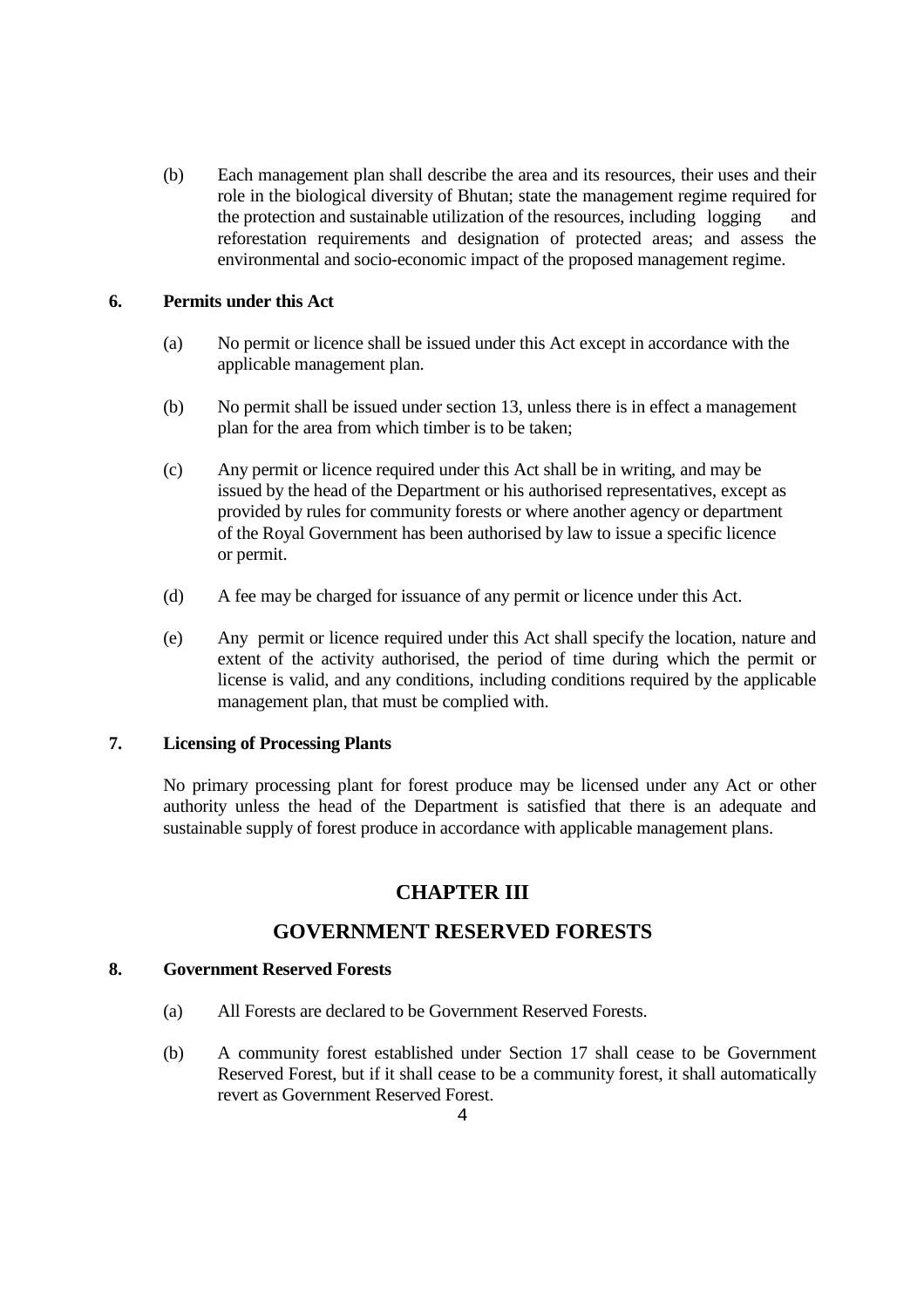(c) The National Assembly or His Majesty the King may direct that all or part of land declared as Government Reserved Forest shall cease to be a Government Reserved Forest.

#### **9. Compensation and Alternative Land Rights**

The Royal Government may declare any private registered land to be Government Reserved Forest, in accordance with sections 6.8 and 6.9 of the Land Act of 1979, where it considers such action necessary to protect public health and safety, to prevent land slides on highways, to maintain critical watersheds, to conserve wild animals and plants, to preserve scenic areas and for related purposes. In all such cases of a declaration, the Royal Government shall provide monetary compensation or alternative land rights.

#### **10. Prohibited Acts in Government Reserved Forests**

- (a) Except pursuant to a permit or rules issued by the Ministry, the following acts are prohibited in Government Reserved Forests;
	- (i) clearing or breaking up of any land for cultivation or any other purpose;
	- (ii) setting of fire, except controlled campfires, or leaving any fire including a campfire burning in such manner as to destroy, damage or endanger trees, any forest produce or wildlife;
	- (iii) felling, girdling, lopping, tapping, uprooting, or injuring any tree and removing any timber or other forest produce (including stones, boulders, and sand) or quarrying;
	- (iv) blocking, storing or diverting any river, stream, irrigation channel, waterfall, underground water source or any other water source or water course;
	- (v) disposing of garbage or other waste material, and polluting any water source or water course;
	- (vi) burning lime or charcoal, conducting any manufacturing process or using dynamite;
	- (vii) hunting, fishing, taking, removing, destroying, poisoning or injuring any wildlife, or setting traps or snares;
	- (viii) habitation, either permanent or temporary;
	- (ix) constructing or placing any permanent or temporary structure, fence, marker or other device;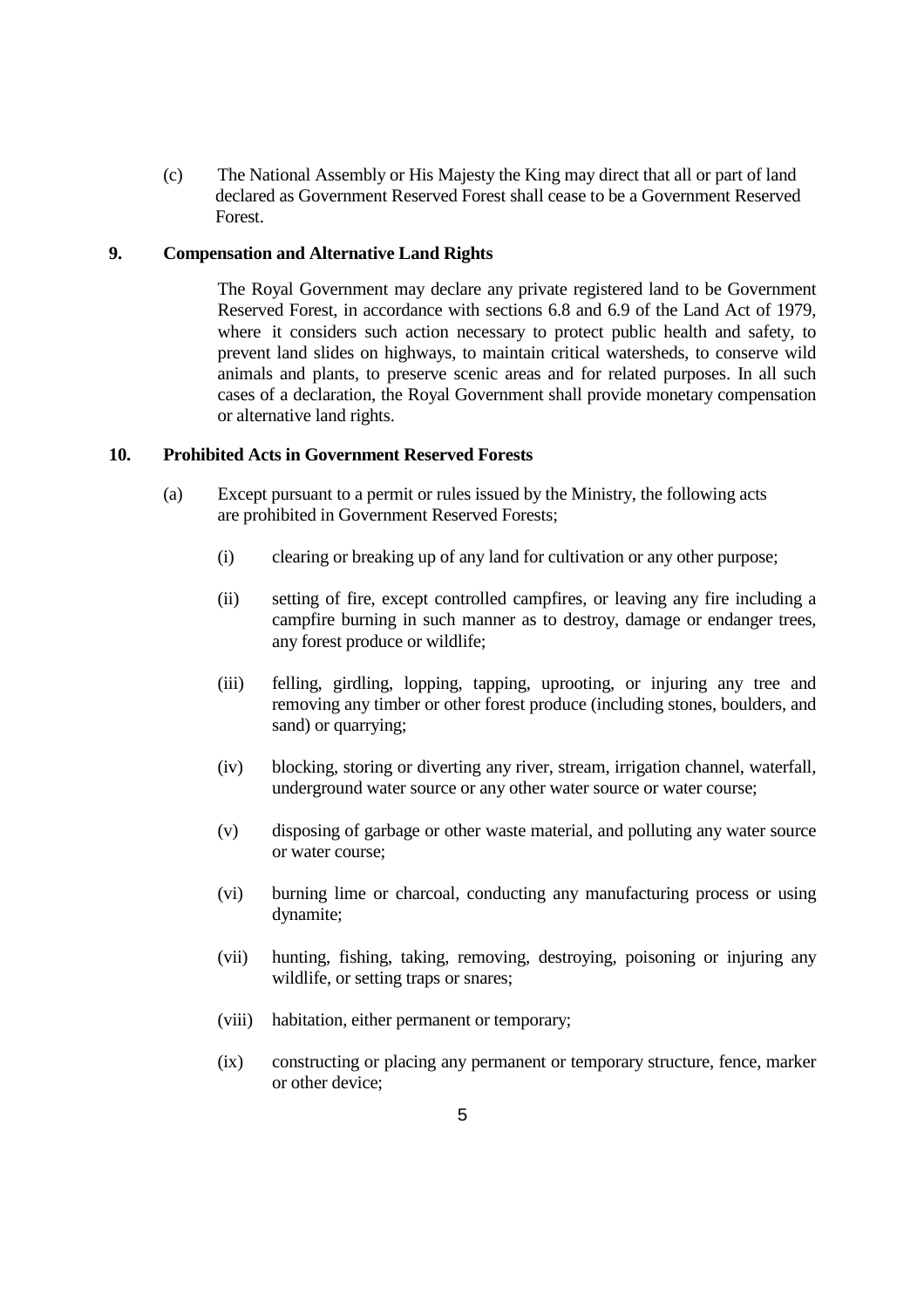- (x) destroying, damaging, defacing or otherwise interfering with any structure, fence, marker, dam or anything else constructed, placed or planted by the Department;
- (b) Any violation of this section is an offence punishable with imprisonment which may extend to 5 years, or a fine which may extend to an amount prescribed in the Rules issued from time to time, or both, in addition to
	- (i) confiscation of anything illegally taken or the proceeds from the sale thereof, or
	- (ii) payment of compensation at fair market value for anything illegally taken, damaged or destroyed, and
	- (iii) confiscation of any equipment, vehicle, and tools used to committing the offence.

#### **11. Other Activities Requiring Permits**

- (a) The Ministry may issue rules to regulate, or prohibit without a permit, any of the following activities in Government Reserved Forests:
	- (i) entry in designated areas;
	- (ii) camping;
	- (iii) hiking or using a vehicle;
	- (iv) taking any photograph, video, or sound recording;
	- (v) conducting any scientific research.
- (b) Any violation of this section is an offence punishable with a fine which may extend either to an amount prescribed in the Rules issued from time to time or to twice the cost of the relevant permit, whichever is higher.

#### **12. Taking Forest Produce from Government Reserved Forest for own Domestic use**

- (a) In addition to the collection of leaf mould, fodder and improvement of sokshing as provided in the Sections Ka 3.5 and 8.5 of the Land Act, the Ministry may make rules to allow taking of forest produce without a permit.
- (b) An authorised Forest Officer may issue a permit in accordance with rules issued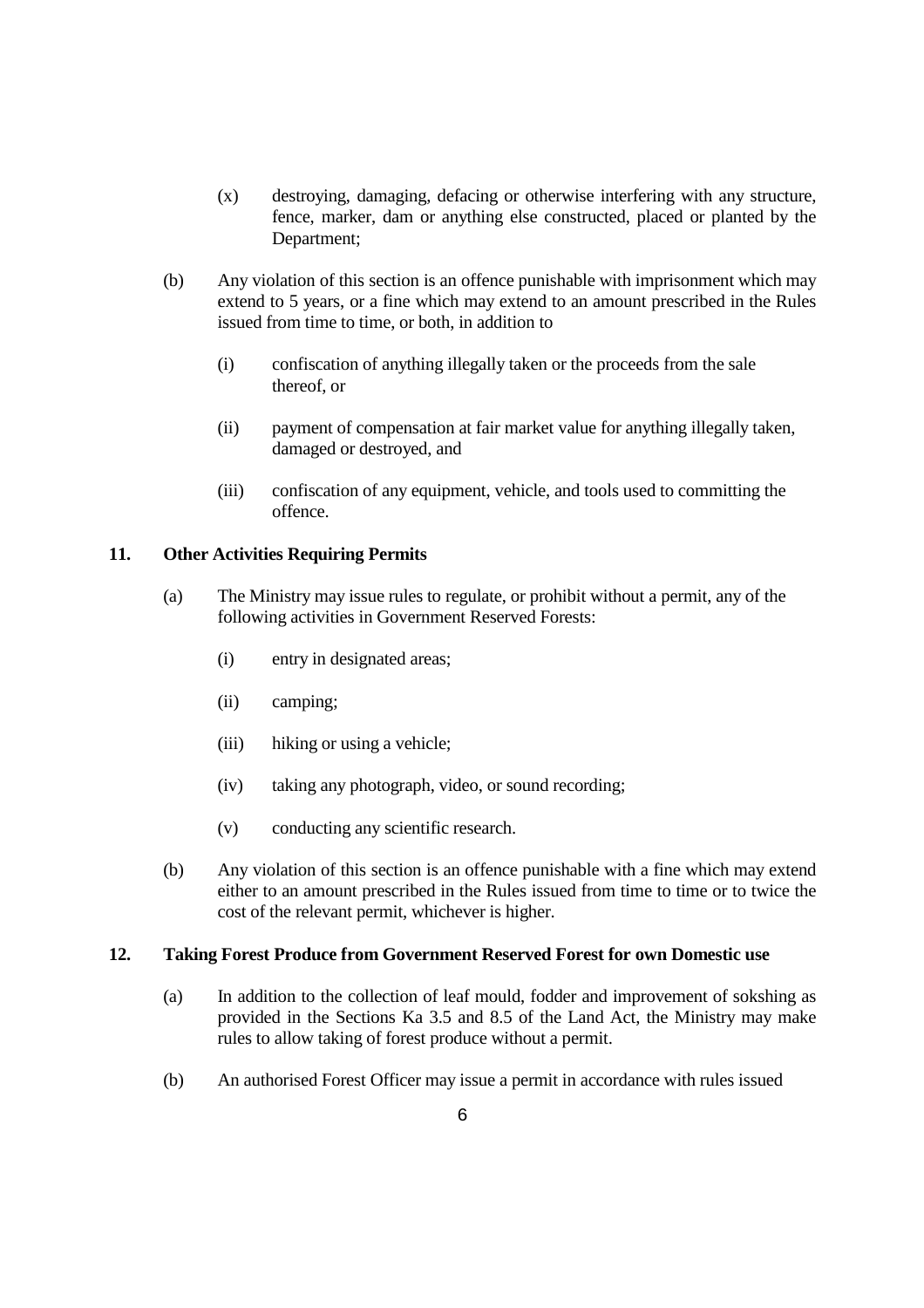by the Ministry for a person to take forest produce, from nearby areas of Government Reserved Forests if all of the following conditions are satisfied:

- (i) the taking will not increase the danger of landslides, soil erosion or other environmental damage;
- (ii) anything taken is for a person's own domestic use in rural areas;
- (iii) the taking is not restricted by other sections of this Act or any other law or rule; and
- (iv) the prescribed royalties have been collected.

#### **13. Taking Forest Produce from Government Reserved Forests for Purposes other than Domestic Use**

- (a) An authorised Forest Officer may issue a permit to take forest produce from a Government Reserved Forest for purposes other than the applicant's domestic use, in accordance with rules issued by the Ministry and the applicable management plan and subject to payment of amounts prescribed by the Ministry.
- (b) Failure to comply with any condition of a permit under this section, or with any provision of the management plan applicable to the area, is an offence punishable with a fine equal to the cost of fully complying, in addition to any other penalties which may be applicable under Section 14 (c) for timber or other forest produce taken without a proper permit.

### **14. Permits under this Chapter**

- (a) No permit shall be issued under this chapter to fell and take any timber:
	- (i) within 600 feet uphill or 300 feet downhill of a motorable road except forest roads;
	- (ii) within 100 feet of the bank or edge of any river, stream, water course, or water source, or:
	- (iii) on any place where the slope is greater than 45 degrees unless authorised under an approved management plan or by the head of the Department.
- (b) The Ministry may issue Rules prescribing that certain types of timber must be marked by an authorised forest officer with a valid Department registration mark before such timber can be lawfully taken. In such cases, only timber with the valid Department registration mark identified in a permit may be taken under that permit.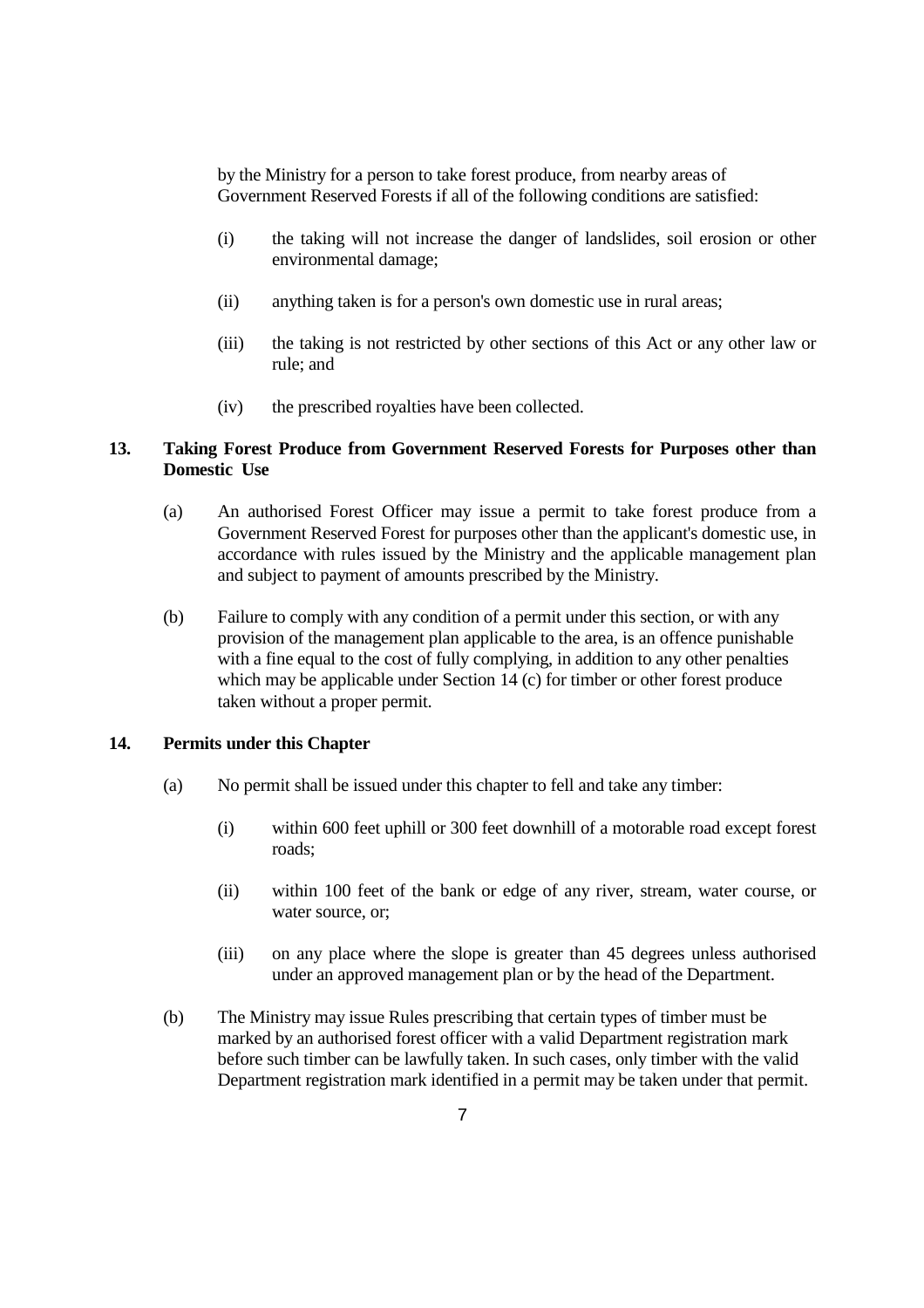(c) Taking timber or other forest produce without a proper permit, unless allowed by rules under this Act, or using, selling, or otherwise transferring timber or other forest produce in violation of the conditions stated in a permit, is an offence punishable with imprisonment which may extend to 3 months, or a fine equal to the fair market value of the forest produce taken, or both; and in addition, anything illegally taken, or the proceeds from the sale thereof, shall be confiscated.

#### **15. Forestry leases**

- (a) The Head of the Ministry or his authorised representative may lease Government Reserved Forest to any person for improvement, protection and sustainable use in accordance with the applicable management plan.
- (b) The conditions of a lease under this section, including permitted and required operations, payment of rent, royalties and other charges, and taking and disposing of the produce, shall be as specified in rules issued by the Ministry and in the lease.

## **CHAPTER IV**

## **SOCIAL FORESTRY AND COMMUNITY FORESTRY**

#### **16. Taking Forest Produce from Registered Private Land**

- (a) The Ministry may issue Social Forestry Rules to encourage any person to grow or nurture forest crops on his own registered private land, excluding Tsamdrog and Sokshing.
- (b) The Ministry may issue rules allowing any person to take forest produce on his own registered private land, excluding Tsamdrog and Sokshing, with or without a permit or payment of royalty, subject to such conditions as may be prescribed in such rules.
- (c) No forest produce shall be removed from private land without a transit pass, except those excluded from such requirement by rules issued under 16(b).
- (d) An authorised Forest Officer shall issue a transit pass for the removal of timber whenever he is satisfied that it has been taken on private land in accordance with this Act.

### **17. Community Forests**

 (a) The Ministry may make rules for the establishment of community forests on Government Reserved Forest.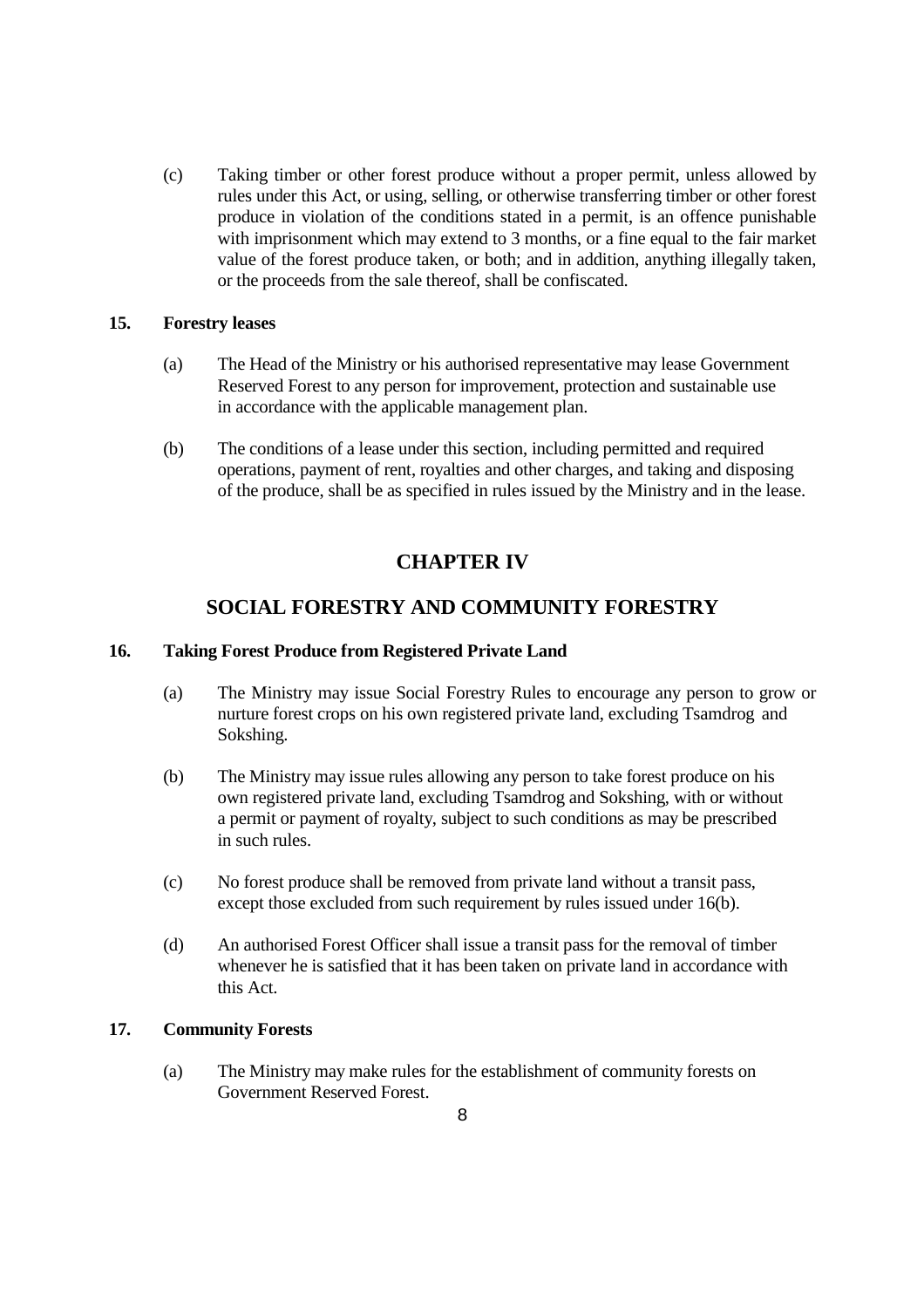- (b) The rules for community forests may provide for the transfer of ownership of the forest produce in the community forest to appropriate groups of inhabitants of communities adjoining the forest.
- (c) The group to which community forests have been transferred shall manage them for sustainable use in accordance with the rules for community forests and the approved management plan.
- (d) Permits, royalties and other charges, as well as assistance to community forestry, shall be governed by the rules for community forests.

#### **18. Protection of Social Forestry and Community Forestry**

Any person who contrary to this Act or rules takes, damages or destroys any forest produce on private registered land, in leased forest or in a community forest established under this Chapter, is guilty of an offence punishable with imprisonment which may extend to 3 months, or a fine which may extend to an amount prescribed in the Rules which may be issued from time to time, or both, in addition to either

- (i) confiscation of anything illegally taken or the proceeds from the sale thereof, or
- (ii) payment of compensation at fair market value for anything illegally taken, damaged or destroyed.

## **CHAPTER V**

### **TRANSPORT AND TRADE OF FOREST PRODUCE**

#### **19. Transport, Import and Export of Forest Produce**

- (a) The Ministry may issue rules regulating the transport, import and export of forest produce, including requirements that permits be obtained.
- (b) Violation of rules issued under this section is an offence punishable with imprisonment which may extend to 3 months or a fine equal to the fair market value of the forest produce illegally transported, imported or exported, or both; and in addition, any such forest produce, or the proceeds from the sale thereof, shall be confiscated.

#### **20. Unclaimed Timber**

Any timber found beached, stranded, or sunk, and any other unmarked or unclaimed timber or other forest produce shall become property of the Royal Government if no person can establish a valid right of possession within one month after a notification has been published of its being found.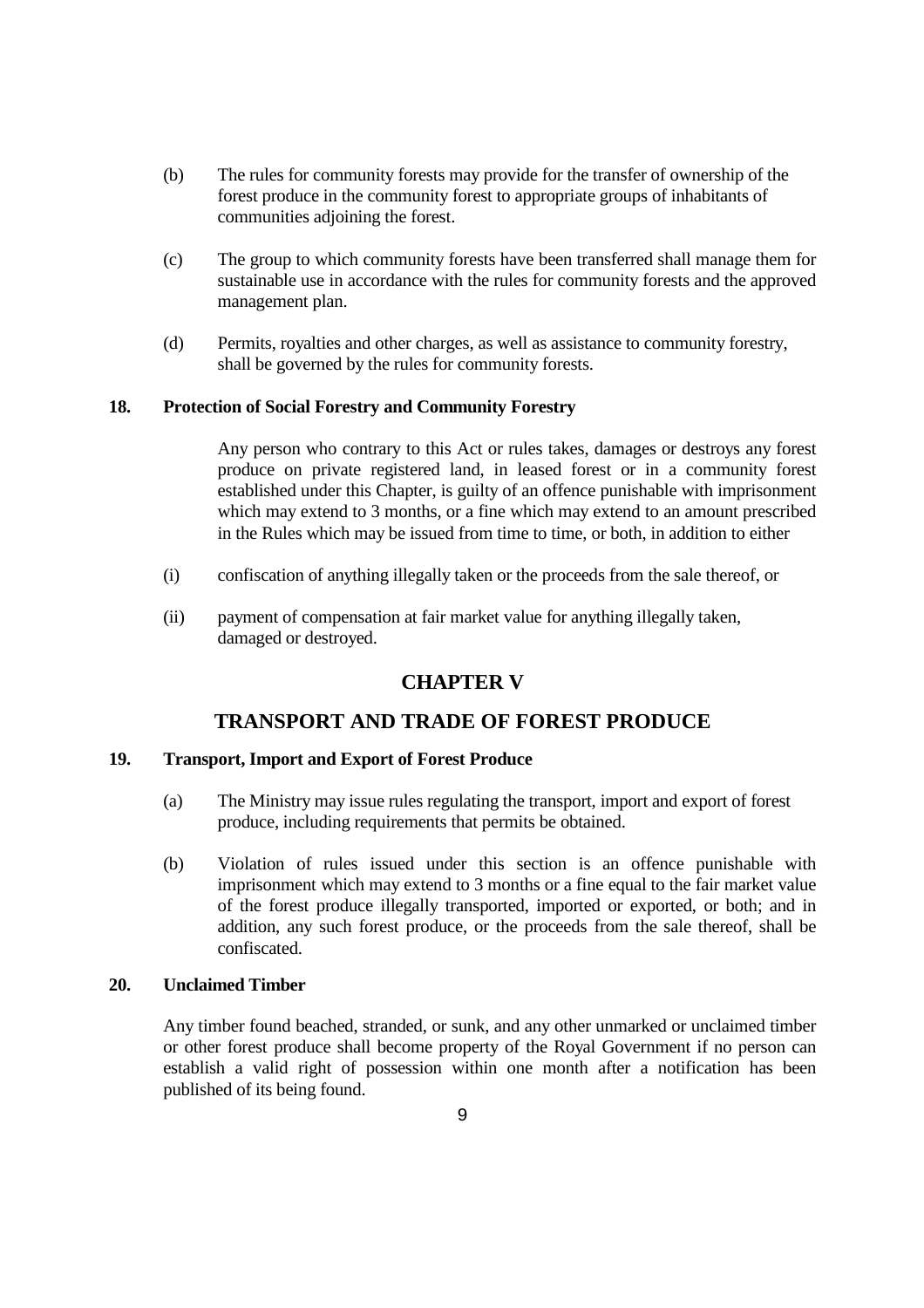## **CHAPTER VI**

## **PROTECTED AREAS**

#### **21. Establishment of Protected Areas**

- (a) The Royal Government may declare any land in the country to be a National Park, Wildlife Sanctuary, Wildlife Reserve, Nature Reserve, Strict Nature Reserve, Protected Forest, Research Forest, Conservation Area, Cultural or Natural Heritage Site, Biosphere Reserve, Critical Watershed or other category of Protected Area for the preservation of areas of natural beauty of national importance, protection of biological diversity, management of wildlife, conservation of soil and water and related purposes. If any private registered land is taken under this section, compensation or alternative land rights shall be provided in accordance with Section 9.
- (b) The head of the Department shall issue a management plan for each Protected Area duly approved by the Head of the Ministry.
- (c) The Ministry may issue rules to regulate or prohibit any activity within a Protected Area. Violation of such rules shall be an offence punishable with imprisonment which may extend to 5 months or a fine which may extend to an amount prescribed in the Rules which may be issued from time to time, or both, in addition to either
	- (i) confiscation of anything illegally taken or the proceeds from the sale thereof, or
	- (ii) payment of compensation at fair market value for anything illegally taken, damaged or destroyed.

## **CHAPTER VII**

## **CONSERVATION OF WILDLIFE**

#### **22. Taking of Wildlife Restricted**

- (a) All wild animals listed in Schedule I and wild plants listed in Schedule I are declared to be totally protected, whether or not in a Government Reserved Forests, and may not be killed, injured, destroyed, captured, collected or otherwise taken except:
	- (i) Pursuant to a special permit or rules issued under Section 23, or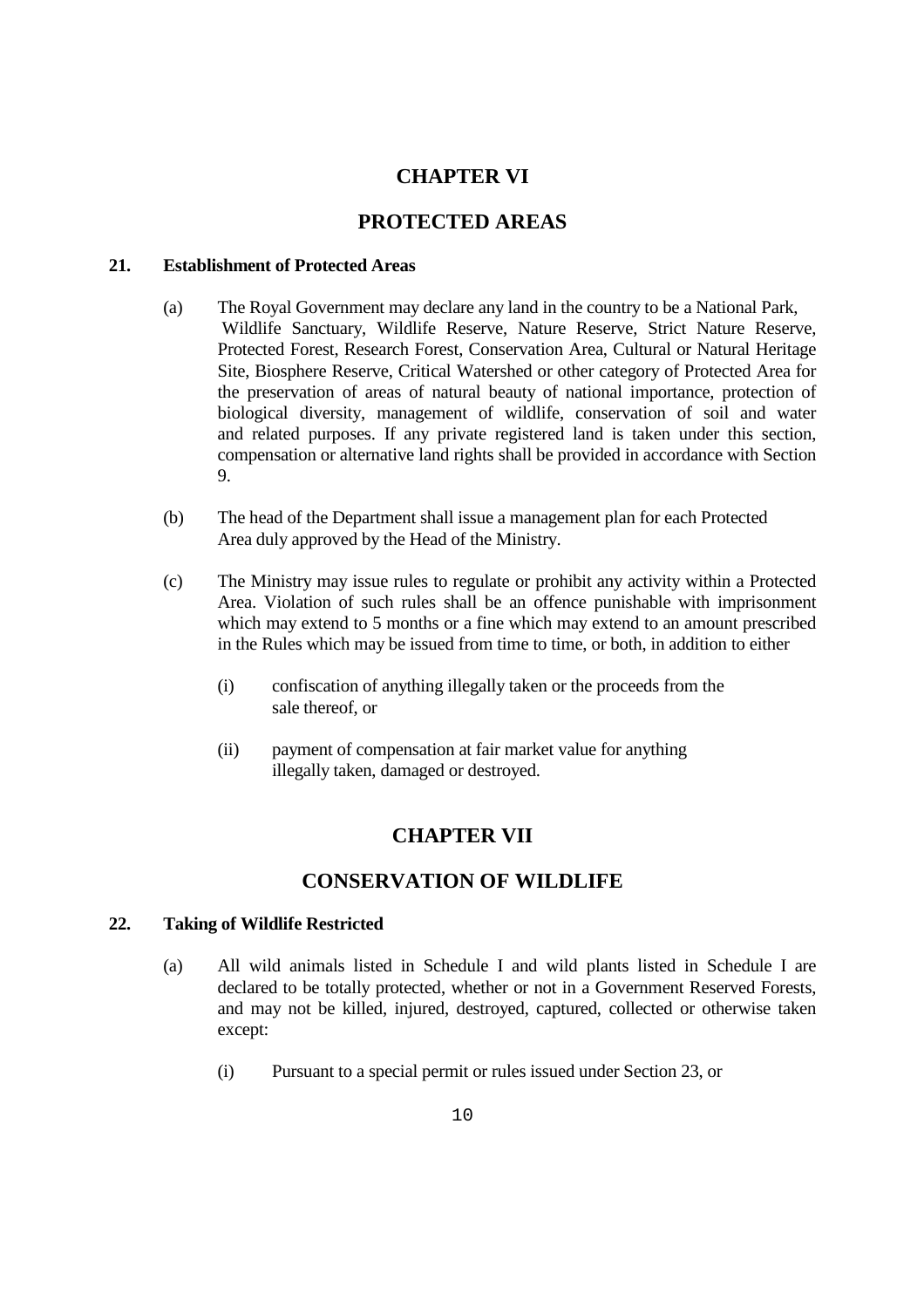- (ii) to defend against an attack or imminent threat of attack on human life, in which case the action shall be reported, and animal parts such as skin, tusk, bear bile and other parts as may be deemed by the Government shall be handed over to the Forest Officer of the nearest Forest Office as soon as possible but not later than one month.
- (b) All wild animals not listed in Schedule I are also protected and may not be killed, injured, destroyed, captured, collected or otherwise taken except:
	- (i) Pursuant to a special permit issued under Section 23, or
	- (ii) to defend against an attack or imminent threat of attack on human life or livestock; or
	- (iii) to defend against damage to crops and other private property, if the killing, injuring or other form of taking occurs on private registered land; or
	- (iv) by accident, if certified by the Forest Officer of the nearest Forest Division; or
	- (v) in accordance with any hunting rules which may be issued by the Ministry.
- (c) The Ministry may amend the Schedules from time to time.

### **23. Special Permits**

The Ministry may issue a special permit for taking any animal or plant for:

- (a) scientific or conservation purposes, or
- (b) purposes of culling or control.
- (c) The Ministry may issue rules regulating the collection, cultivation, possession, sale, import and export of medicinal plants, including plants listed in Schedule I.

### **24. Permits for Keeping Wild Animals and Plants**

No person may keep or possess any animal listed in schedule I or plant listed in schedule I, or any part or product of such animal or plant, without a permit issued by the Ministry certifying lawful acquisition, and stating that in the Ministry's opinion, acquisition/possession will not be detrimental to the survival of the species.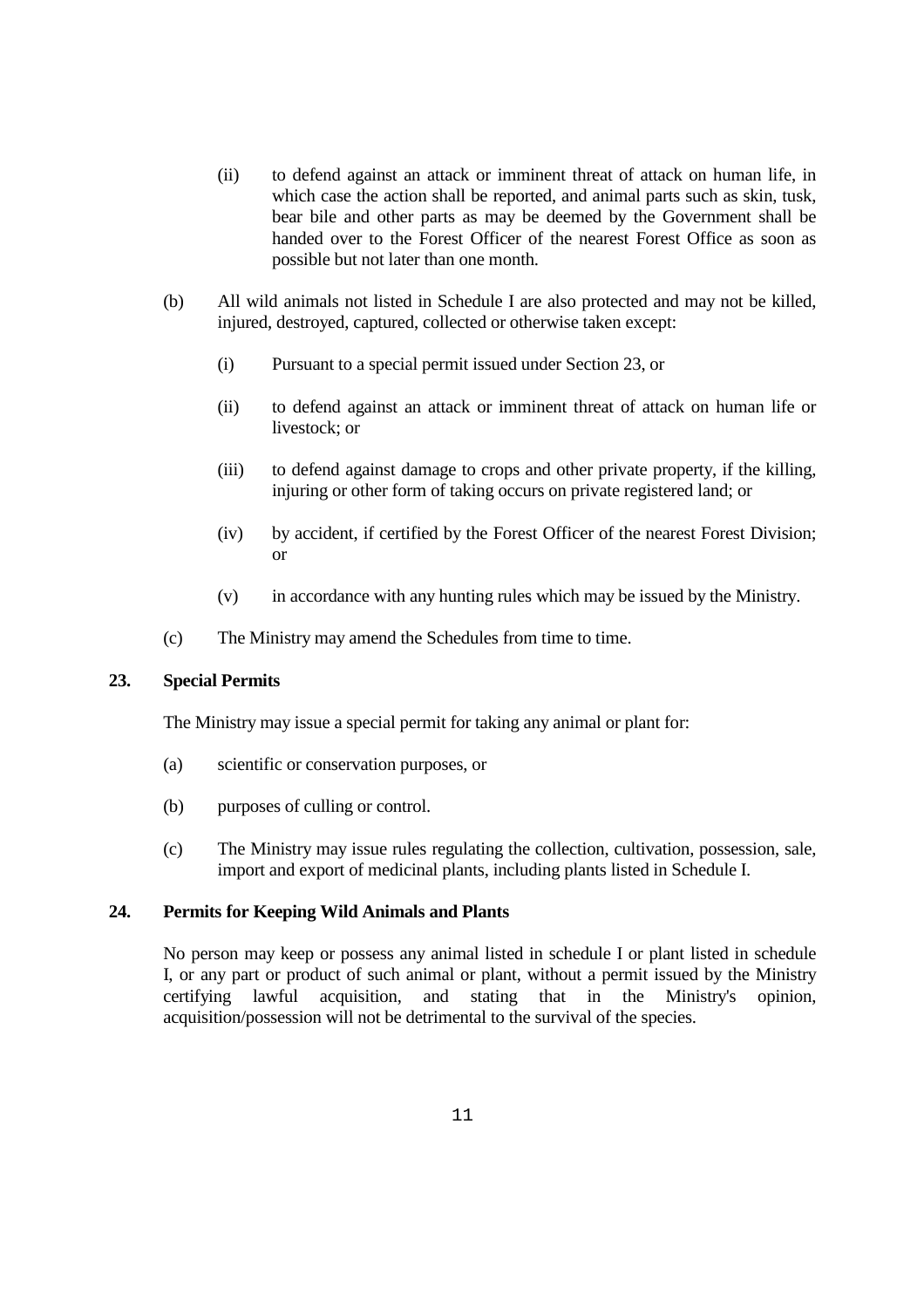#### **25. Export of Wildlife**

 No person may export any animal or plant or any part or product of such animal or plant, without a permit issued by the Ministry certifying lawful acquisition, and stating that in the Ministry's opinion, export will not be detrimental to the survival of the species.

#### **26. Import of Wildlife**

 The Ministry may issue rules to prohibit, regulate or require permits for the import of any animals or plants.

#### **27. Fishing Rules**

 Fishing in any stream, river, lake or other watercourse shall be governed by the Bhutan Fishing Rules, and any other rules relating to fishing that may hereafter be issued.

#### **28. Offences**

 Violation of sections 22, 24, 25 and 26 is an offence punishable with imprisonment which may extend to 5 years or a fine which may extend to an amount prescribed in the Rules which may be issued from time to time, or both, in addition to either

- (i) confiscation of anything illegally taken or the proceeds from the sale thereof, or
- (ii) payment of compensation at fair market value or according to the schedules of compensation fixed by the Ministry from time to time.

## **CHAPTER VIII**

## **SOIL AND WATER CONSERVATION MATTERS**

#### **29. Private Lands**

- a) The Ministry may make rules to control breaking or clearing of land in private registered lands including tseree to protect soil, water, and wildlife resources.
- b) The Ministry may make rules regarding conversion of tseree lands to other forms of land use as per Ka 3.10 of the Land Act and set a timeframe after which, tseree cultivation may be prohibited.

#### **30. Grazing**

 a) The Ministry may issue rules regulating grazing in Government Reserved Forests, subject to such conditions as may be prescribed.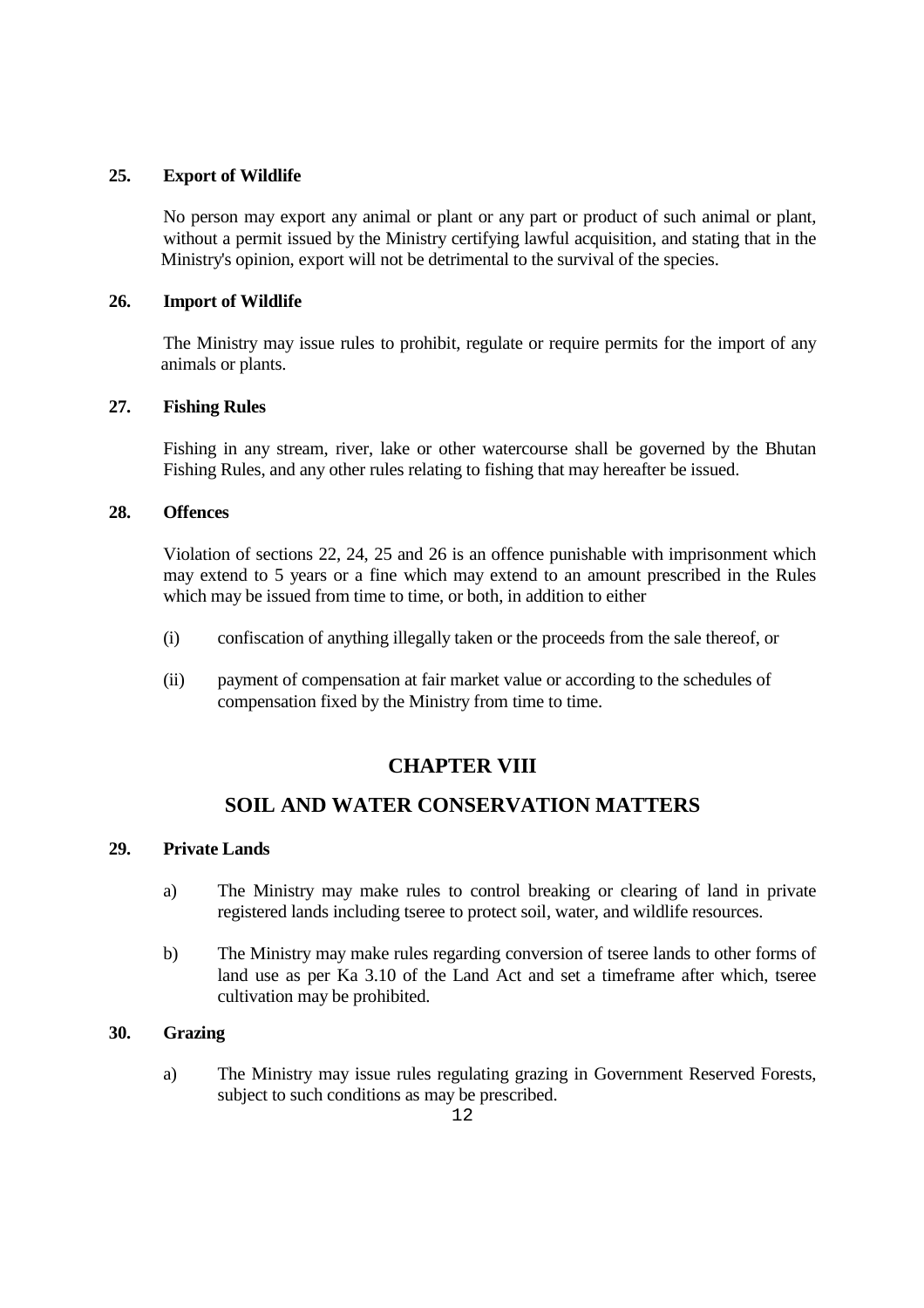- b) Where the head of the department determines that land located in Government Reserved Forests is suffering from soil erosion or other environmental degradation, he may, after consulting with the appropriate local authority, order that grazing on such land be stopped for a specified time or be permitted only under specified conditions.
- c) Cattle trespassing in a Reserved Forest which has been lawfully closed to grazing shall be deemed to be doing damage to plantations, regeneration and catchment areas and may be seized and a suitable fine as prescribed by the Ministry will be levied.

#### **31. Fire Protection**

- a) In order to protect the country's forests, every village head shall organize fire watchers and teams to put out forest fires and every person, to the maximum extent possible, shall help put out any forest fire and identify those who have caused the forest fire. If the culprit is apprehended he will be punishable under Section 10(b) of this Act. If the culprit is not apprehended the relevant village community will be required to re-plant and maintain the area under the supervision of the Department, as per the rules framed by the Ministry.
- b) The Ministry may issue rules governing the use of fire in Government Reserved Forests, including requiring permits for all fires (except controlled campfires) in Government Reserved Forests and requiring that permits be obtained for setting of fires near Government Reserved Forests in areas and in seasons where fire is particularly dangerous. Violation of such rules shall be punishable as an offence under Section 10 (b).

## **CHAPTER IX**

## **ENFORCEMENT AND PENALTIES**

#### **32. Enforcement Powers of Forest Officers**

- (a) An authorised Forest Officer may require any person to:
	- (i) answer any questions and provide any information relating to this Act;
	- (ii) produce for inspection any licence, permit or other document required to be kept by him under this Act;
	- (iii) produce for inspection any forest produce in his possession or control.
- (b) An authorised Forest Officer shall exercise the powers of a Police Officer under the Police Act, 1980 to :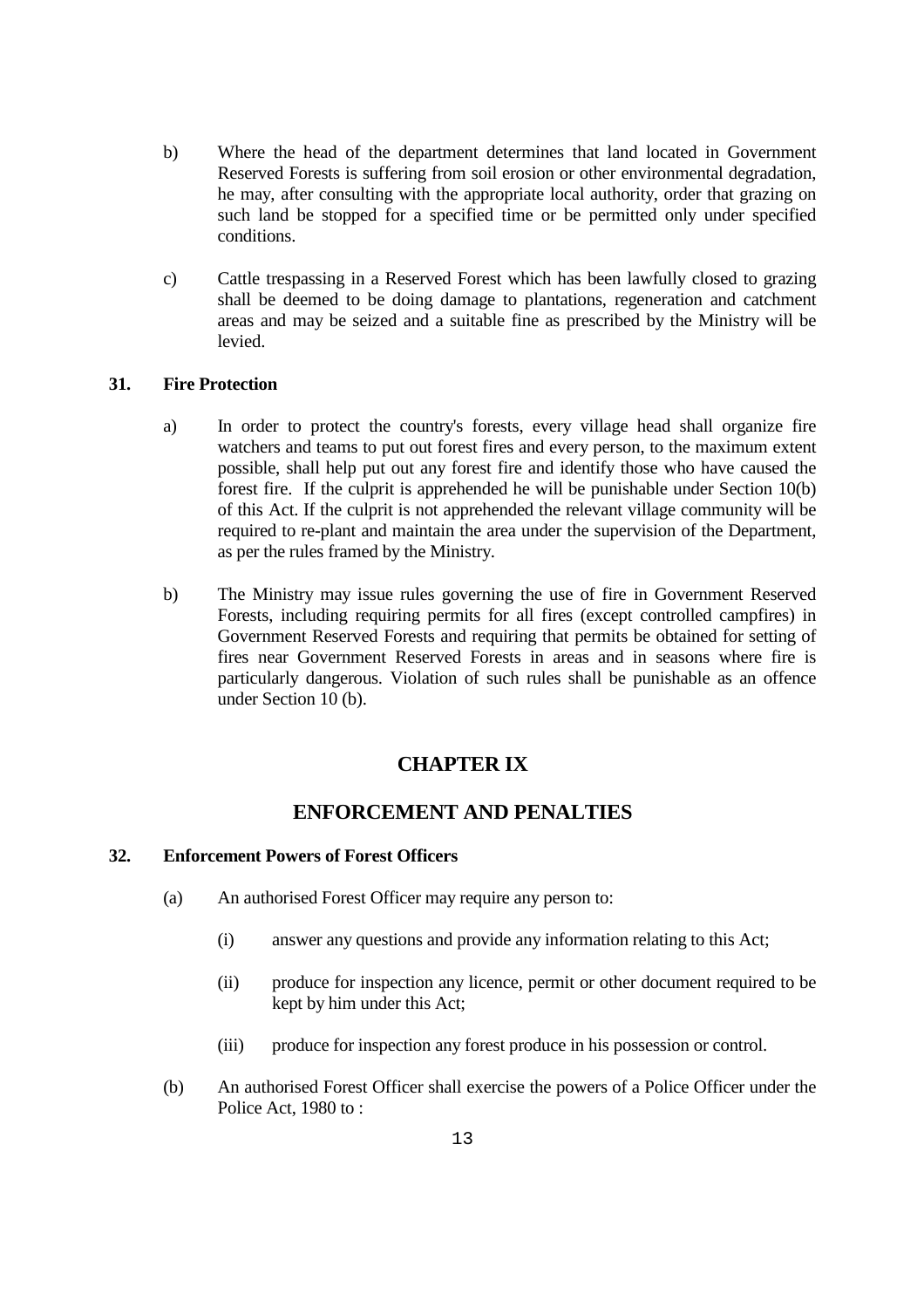- (i) search and seize any vehicle, tools, livestock, weapon, or thing which he believes was used to commit an offence under this Act, or any forest produce which he believes was taken in violation of this Act, and shall give a receipt for anything seized;
- (ii) enter and search any land, building, premises or structure in which he believes that evidence of the commission of an offence is to be found;
- (iii) stop, detain, search and arrest any person whom he suspects of having committed an offence under this Act.
- (c) Any Forest Officer arresting any person or seizing anything shall inform the head of the Department and take or send the accused before the officer-in-charge of the nearest police station, according to the law.

#### **33. Power to Compound Offences**

- (a) Any Forest Officer of the rank of Range Officer or above may accept from any person who admits committing an offence under this Act a sum of money by way of fine not to exceed the maximum fine prescribed under this Act, in addition to either
	- (i) confiscation of anything illegally taken or the proceeds thereof, or
	- (ii) payment of compensation at fair market value for anything illegally taken, damaged or destroyed.

On payment of such money, the offender, if in custody, shall be discharged and given a receipt, and the seized property, if any, may be confiscated or released.

(b) No one except a court of law may impose the punishment of imprisonment.

#### **34. Obstruction of Justice**

Any person who resists, assaults, obstructs or falsely accuses a Forest Officer of wrong- doing; makes knowingly false or incorrect statement to a Forest Officer; or refuses to give the Forest Officer any information or produce for inspection any forest produce or any permit or licence as required under this Act, is punishable in accordance with the laws relating to the powers of civil officials.

#### **35. Liability of Forest Officers**

 (a) No Forest Officer shall be liable for anything done by him in good faith for purposes of enforcing this Act or otherwise acting in the course of duty.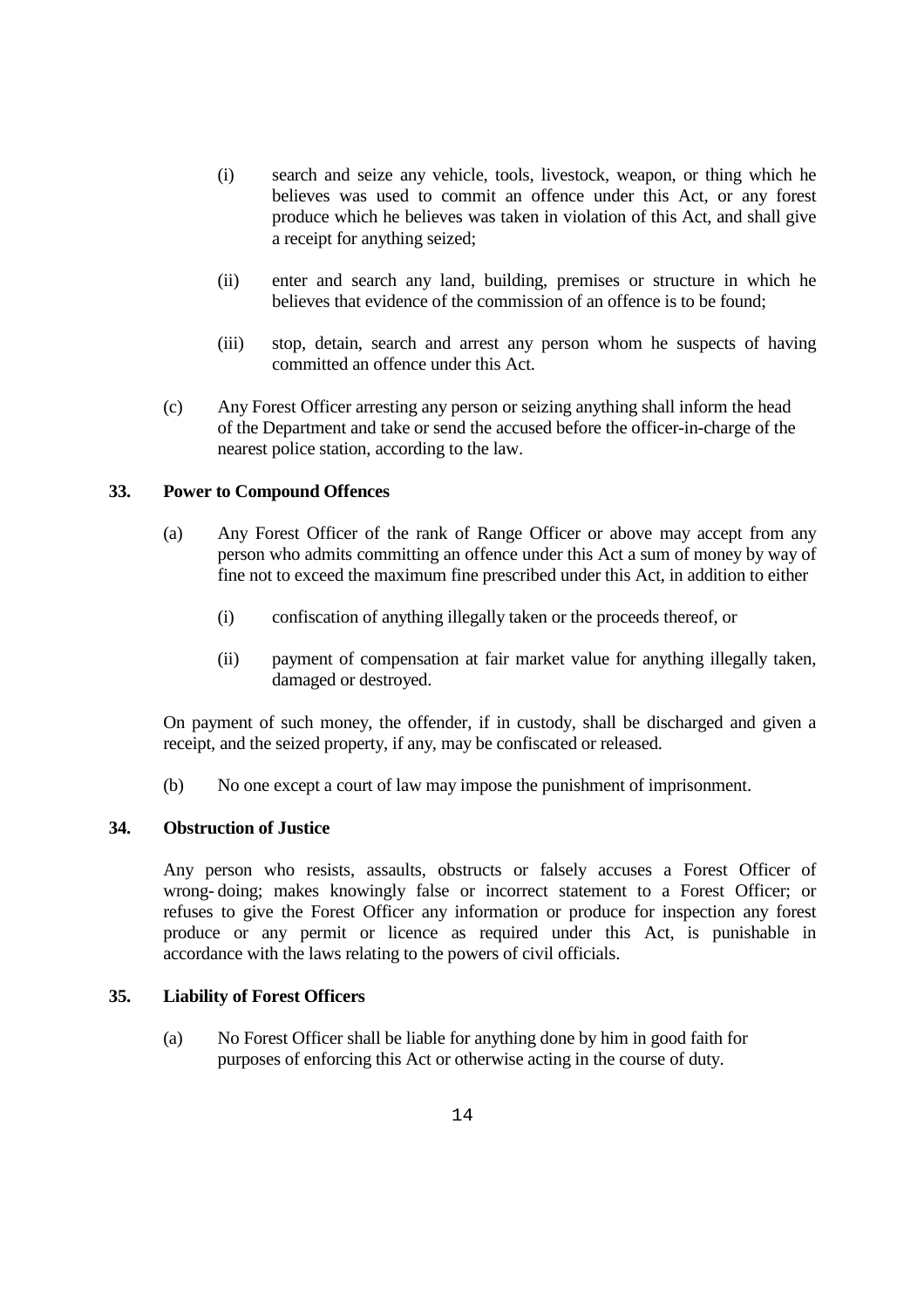(b) Any Forest Officer who wrongfully and without good cause seizes any property or arrests any person is punishable in accordance with laws issued by the Royal Government.

#### **36. Penalties**

- (a) Any person who commits an offence which is punishable under more than one section of this Act or which is punishable under this Act and also under other laws shall be liable for whichever punishment is greater.
- (b) Any person who violates any prohibition of this Act, or any rules or permit issued under this Act, where no specific penalty is provided, is guilty of an offence punishable with a fine which may extend to an amount prescribed in the Rules which may be issued from time to time.
- (c) The amounts of any fines under this Act may be revised periodically by the Royal Government.

#### **37. Abetment of Forest Offence**

 Any person who assists, facilitates, or instigates any other person in committing a forest offence shall be deemed to have committed a forest offence under this Act and shall be liable of punishment as provided in the relevant sections of the Act, as if the abettor has committed the said offence.

#### **38. Subsequent Offences**

 Anyone who commits a second offence under this Act is punishable with imprisonment which may extend to three years or a fine which may extend to 100 percent of the fair market value of anything illegally taken or damaged, or both, in addition to any punishment otherwise prescribed. Any person who commits a third or subsequent offence under this Act is punishable with imprisonment of up to six years or a fine which may extend to 200 percent of the fair market value of anything illegally taken or damaged, or both, in addition to any punishment otherwise prescribed.

#### **39. Confiscation**

Where any person is convicted of an offence under this Act or any rules hereunder, a court of law shall order the confiscation of any forest produce that was the subject of the offence, or any proceeds from the sale of such forest produce, and may order the confiscation of any vehicle, tools, livestock, weapon or thing which were used to commit an offence under this Act.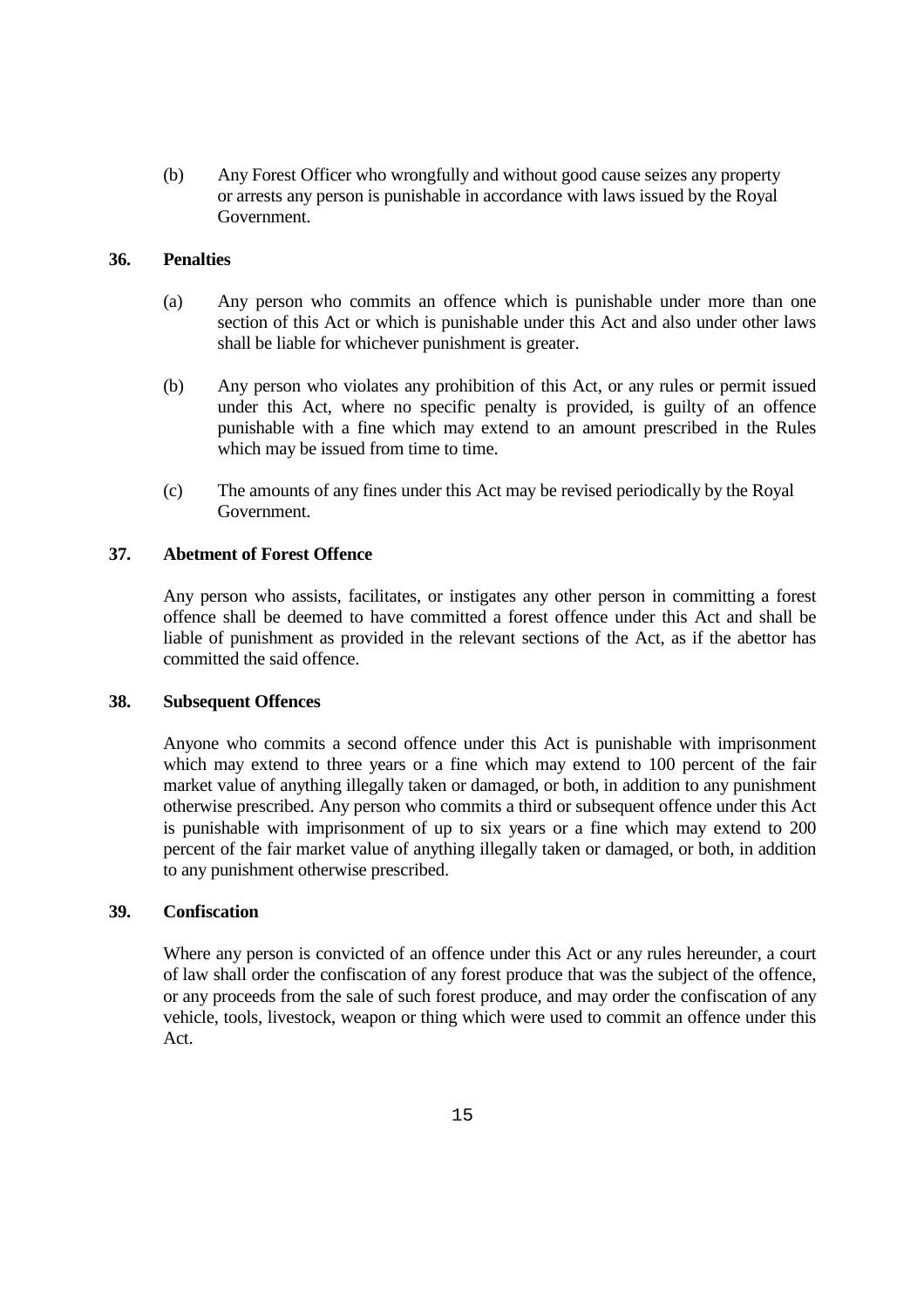#### **40. Cancellation or Suspension of Permits**

 Where the holder of a permit or licence under this Act is charged with an offence under this Act or any rules made hereunder, the permit or licence may be suspended until a final determination of the charge. If the holder is convicted, the permit shall be cancelled.

#### **41. Exclusion from Forest Activities**

Where any person has repeatedly failed to comply with this Act or otherwise to meet his obligation as the holder of a licence or permit, as a contractor for Forestry related activities, as a purchaser of forest produce or otherwise in respect of forests and forest produce, or where he has been convicted of an offence involving forest produce of a value exceeding Nu.50,000, the head of the Department may debar such person for a specified time from holding a licence or permit under the Act or otherwise acting in respect of forests or forest produce.

#### **42. Eviction for Illegal Settlement**

A court of law may order any person who has settled illegally in a Government Reserved Forest to vacate or be evicted, and may order any crop grown or any building erected without authority to be confiscated and destroyed or sold and the proceeds to be remitted to the Royal Government.

### **43. Penalty for Counterfeiting or Defacing Registration Marks and for Altering Boundary Marks**

#### **Whoever :**

- (a) counterfeits, alters, defaces or obliterates any registration mark placed on a tree or on timber by or under the authority of a Forest Officer; or
- (b) alters, moves, destroys or defaces any forest boundary pillar or other boundary mark placed by or under the authority of a Forest Officer;
- (c) is involved in the forgery of documents and impersonation of any staff of the Forest Office is punishable with imprisonment which may extend to three months or a fine which may extend to an amount prescribed in the Rules which may be issued from time to time, or both, in addition to payment of compensation for the cost of replacement of any boundary pillar or other boundary mark altered, moved, destroyed or defaced.

#### **44. Duty to Report Offences**

 Every person shall furnish to the nearest Forest Office without unnecessary delay, any information he may possess regarding commission of offences under this Act or the occurrence of forest fires.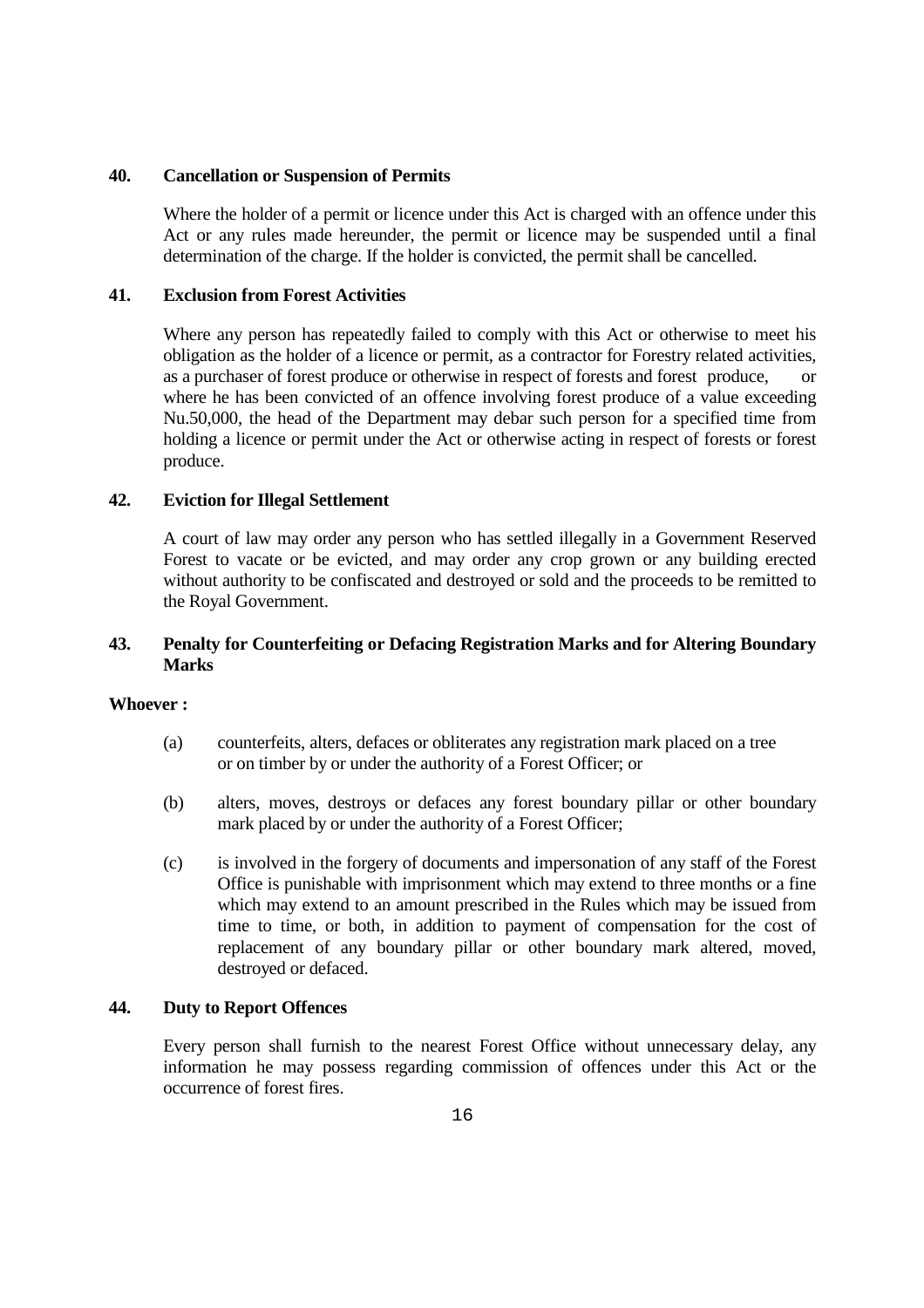#### **45. Rewards for Informing on Offences**

A reward of up to one-half of the value of the forest produce involved or any fine collected or any proceeds realized from the sale of illegal forest produce seized may be paid to any person or persons for giving first hand information and help leading to the apprehension of the offender/offenders under this Act, subject to a maximum amount which may be prescribed in the Rules issued from time to time.

#### **46. Monies Owed to Government**

 All monies payable to the Royal Government under this Act, if not paid when due or if not covered by the proceeds of sale of anything confiscated, will be recovered through the courts.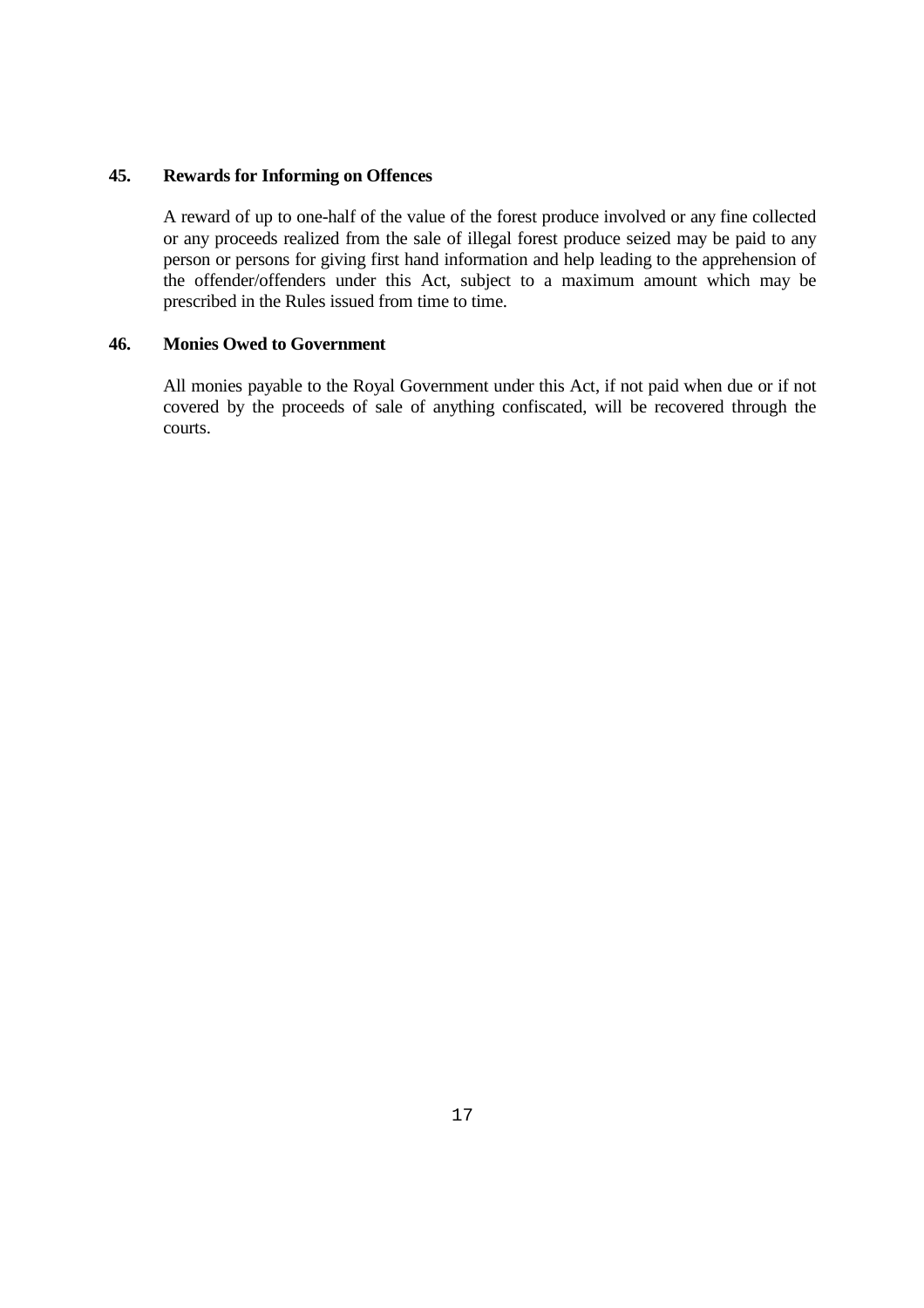# **List of Totally Protected Wild Animals**

## **S C H E D U L E - I**

## **Sl. No. Common Name Scientific Name**

| 1.  | Asian Elephant            | Elephas maximus           |
|-----|---------------------------|---------------------------|
| 2.  | Clouded Leopard           | Neofelis nebulosa         |
| 3.  | Golden Langur             | Presbytis geei            |
| 4.  | <b>Musk Deer</b>          | Moschus chrysogaster      |
| 5.  | Pangolin                  | Manis crassicaudata       |
| 6.  | Pigmy Hog                 | Sus sylvanicus            |
| 7.  | Snow Leopard              | Panthera uncia            |
| 8.  | Takin                     | Budorcas taxicolor        |
| 9.  | <b>Tiger</b>              | Panthera tigris           |
| 10. | Wild Buffalo              | <b>Bubalus</b> bubalis    |
| 11. | <b>Black-Necked Crane</b> | Grus nigricollis          |
| 12. | <b>Monal Pheasant</b>     | Lophophorus impejenus     |
| 13. | <b>Peacock Pheasant</b>   | Polyplectron bicalcaratum |
| 14. | Raven                     | Corvus corax              |
| 15. | Rufous-Necked Hornbill    | Aceros nepalensis         |
| 16. | Golden Mahseer            | Tor tor                   |
| 17. | Spotted deer              | Axis axis                 |
| 18. | Gaur                      | Bos gaurus                |
| 19. | Leopard                   | Panthera pardus           |
| 20. | Leopard Cat               | Felis bengalensis         |
| 21. | Himalayan Black Bear      | Selenarctos thibetanus    |
| 22. | Red Panda                 | Ailurus fulgens           |
| 23. | Serow                     | Capricornis sumatraensis  |